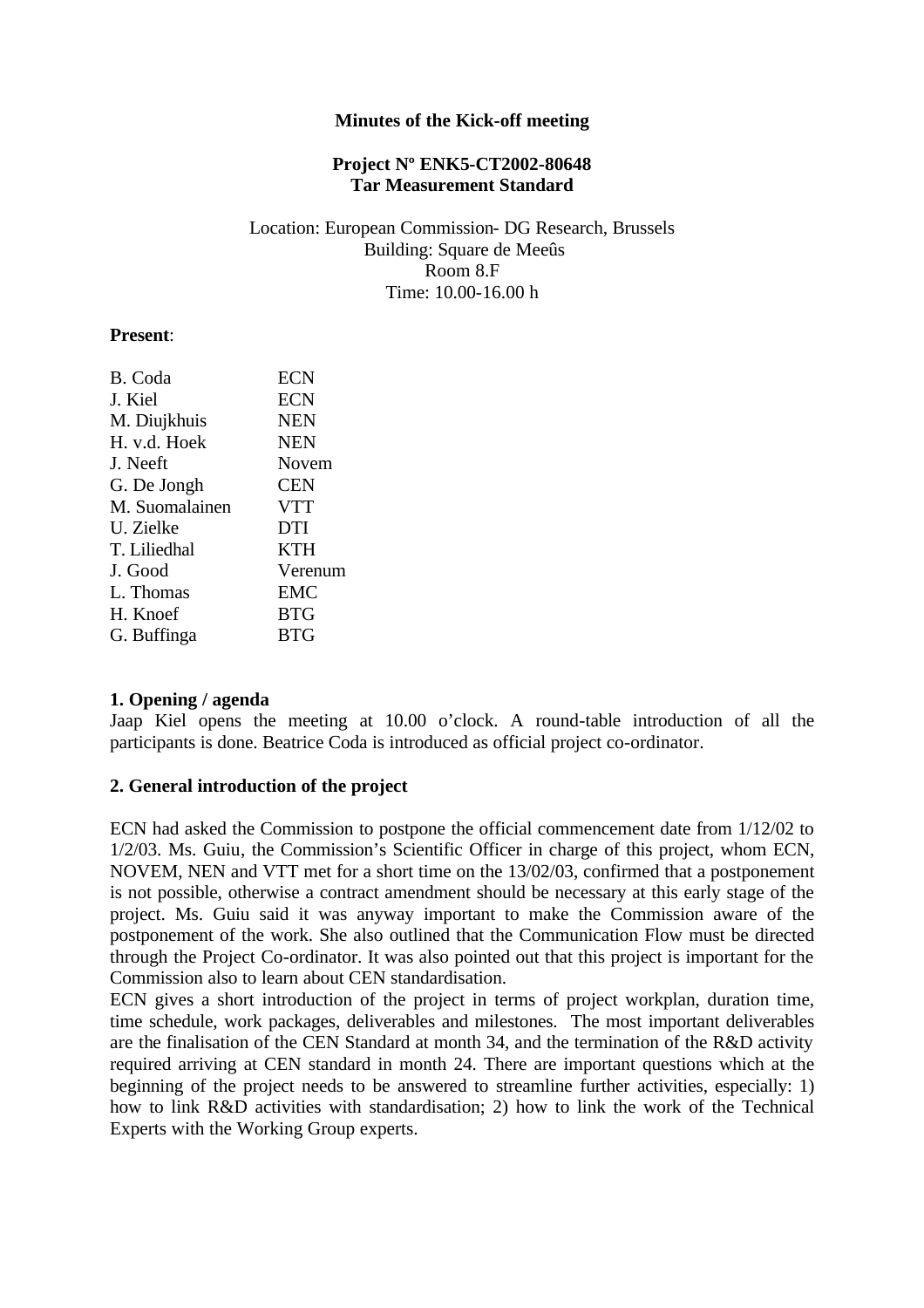A general introduction in terms of financial issues is also presented. ECN has received the advance payment from the European Commission, and the payment to all the project partners is on going. In the future, it will be necessary for all the project partners to complete the cost statements as in the format of the contract to receive, through the project Co-ordinator, the periodic payment from the Commission.

A question was raised whether there are financial consequences if the standard is not reached. ECN will inquiry the Commission about it, also in view of the fact that there are different types of standard that can be delivered in the project.

To let representatives of CEN and NEN aware about the scientific content and the topic of this project, NOVEM gives a short introduction about the R&D results of the previous "Tar Guideline project". The focus of the presentation is on the measurement method and on the different types of gasifier where it is applicable.

# **3. CEN standardisation rules, procedures and Working Group**

NEN gives a presentation of the CEN (see attached minutes). Under CEN, a Working Group (technically named 'Task Force") has been established to work at the topic "Oganic Contaminants –'tar'- in Biomass Products". The Resolution BT C52/2002 has been formally issued to create the BT/TF 143. A further resolution to add the specific work item(s) on the CEN Work Programme is still necessary and NEN will take action about that in the following period. The TF is opened to representatives of each country affiliated to CEN, and each representative (or each national committee, if there is more than 1 representative per country) has the right of vote. The Experts of the "Tar Measurement Standard project" will act as national representatives in the TF. Other external experts or people in the field will be contacted to know if they are interested to join the TF activities. For the Standard also a weighted vote procedure applies (Standard adopted when 71% or more of the weighted votes are positive).

CEN and NEN report that there are 2 other CEN TC (Technical Committee) that may have links with the current project: 'Solid Recovered Fuels"(CEN/TC 343) and "Solid Biofuels"(CEN/TC 335). It might well be that the contact person at each national standardisation institute for those TC will become involved in the TC 143.

There are different types of standard:

- TS (Technical Specification),
- TR (Technical Report)- not normative
- EN (European Standard) highest degree of standard.

For each standard type a different procedure applies.

As far as the drafting process of standard concerns, CEN explains the following alternatives possible for our TF (presentation attached to the minutes):

- classical drafting procedure of the EN standard (about 24 months until CEN publication)
- unified acceptance procedure  $-UAP-$  of the EN standard (inquiry  $+$  formal voting at one stage- about 13 months after acceptance of the draft standard from the TS until CEN publication)
- Drafting procedure of a TS standard (about 9 months after acceptance of the draft standard from the TS until CEN publication- only formal voting required- no need for inquiry).

These timetables are very important to focus the TF work in order to reach the standard at the end of the project lifetime.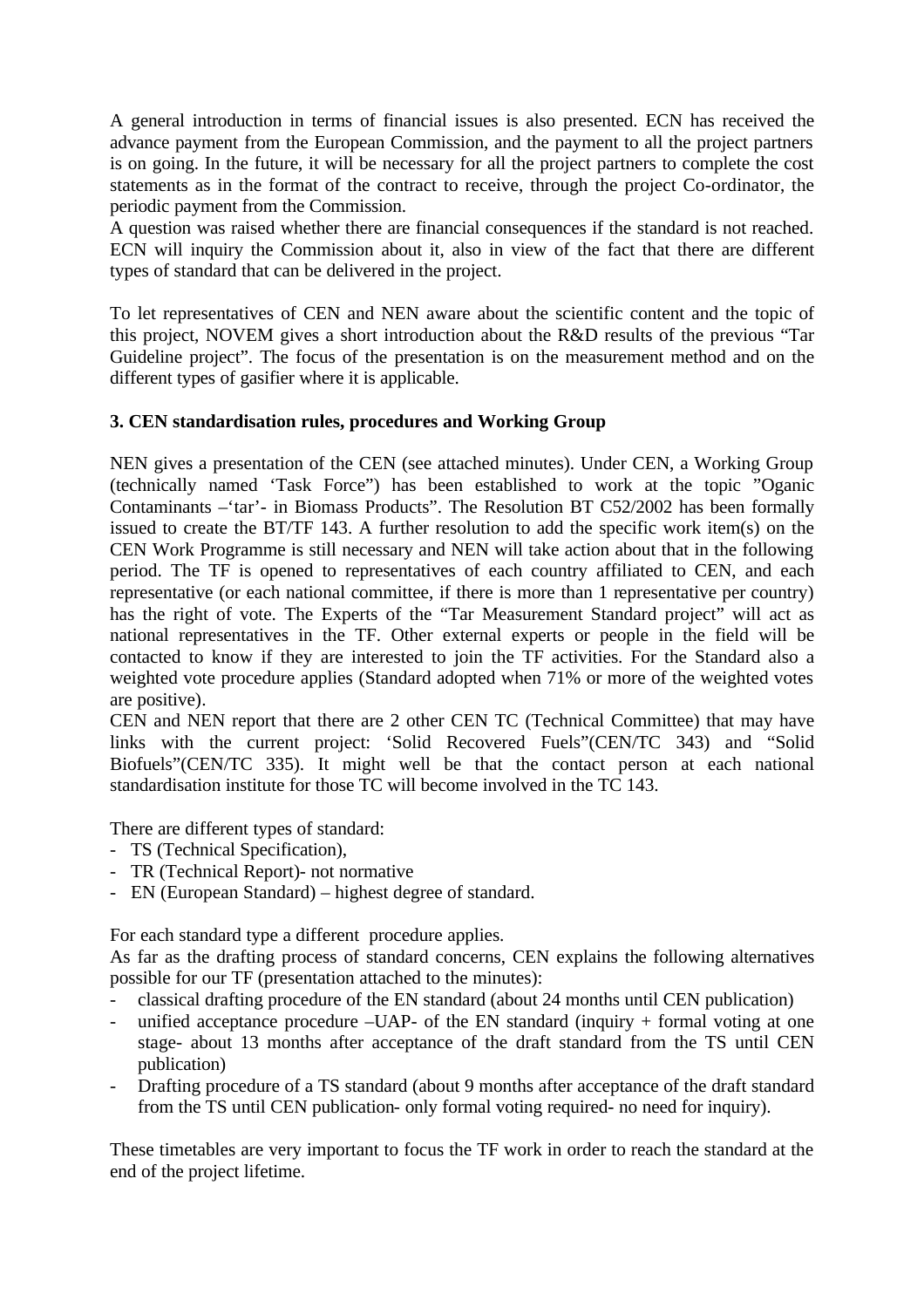# **4. R&D work: Current Status (Results of the 'Tar Guideline' project), R&D requirements for optimisation and evaluation needed for the Standard (VTT)**

VTT makes a detailed status of the R&D results of the Tar Guideline project, which will be used as a starting point to define the research activities of the current project (see attached minutes).

The most important achievements of the Guideline in terms of sampling and analysis were the following:

1) The choice of Isopropanol as solvent.

2) Best collection results achieved with high temperature gradients in the impinger bottlesfrits – high temperature impingers.

3) The importance of the filter temperature

- 4) A standard deviation rate of 5% when measuring gravimetric tars was determined.
- 5) The tar concentration has an influence on the gravimetric tars determination.

The most important R&D issues as based on the recommendation for R&D in the short-term are the following:

- $\blacktriangledown$  Cost evaluation of the new method should be carried out
- $\blacktriangledown$  Determination of accuracy and reproducibility (especially at low tar concentrations 10 - $100 \text{ mg/m}_3^{\text{n}}$
- $\blacktriangledown$  Pressure drops over the particle filter and over the sampling train to check for blocking as a function of sampling flow rate
- ▼ Round Robin test (gravimetric analysis and GC-analysis)
- $\blacktriangledown$  Parallel measurements

### **Presentation of each partner:**

### **DTI**

DTI has already made an accurate plan on how to perform the Round Robin test on the GC/Gravimetric tars analysis.<sup>1</sup> As far as synthetic samples concern, DTI will invite the laboratories, prepare the synthetic samples and control their stability, and send to all the partners; after that DTI will receive the GC analysis back, DTI will report according to ISO 5725. For real tar samples, VTT and DTI will procure 2 real samples, and then repeat the procedure described above, including also gravimetric tar analysis. DTI, together with VTT and eventually other partners will decide about the compounds to be analysed.

As far as the parallel testing concerns, DTI will organise the measurement at the Harboøre updraft gasifier next year. DTI would like to use the Peterson Column in the parallel testing, and invites KTH to use the SPA method. DTI has founding for the Round Robin, but not yet for the parallel testing.

# **BTG**

In addition to the dissemination activities in which BTG is involved, BTG foresees the possibility of performing parallel testing for 1 week next year, although at the moment no budget is available. With this respect, it is envisaged that, BTG will look for national founding, possibly with other national parties.

 $<sup>1</sup>$  Copies of DTI 's presentation have been distributed at the KOM between the participants.</sup>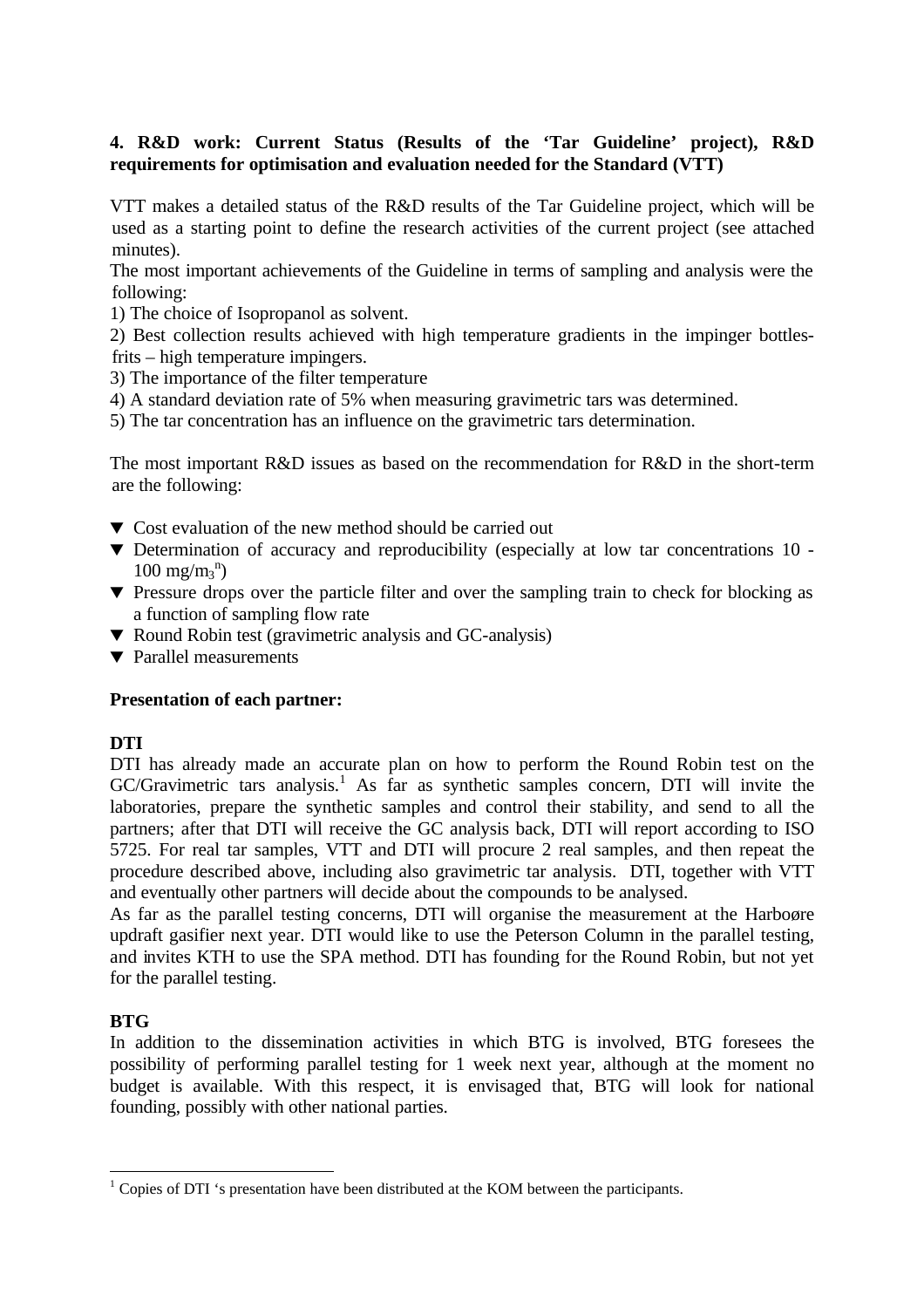# **EMC**

EMC has currently no capabilities or funding to perform R&D activities in the framework of this project. Their contribution seems at the moment limited in paper or study work, but they will also look for interest in the measurement method for other parties in the UK.

EMC (now Casella CRE group) has to clarify whether the contract needs to be amended due to status changes of the company.

# **NOVEM**

NOVEM will be mainly involved in chairing the Task Force meetings.

## **ECN**

ECN foresees to be involved in the main R&D topics of the projects: Round Robin tests, Comparison of the Guideline with other methods (SPA), and parallel testing. ECN can be involved in the first 2 activities this year with own funding, while it is foreseen to apply for national funding for the Parallel testing for next year

# **VTT**

VTT states that it will be hardly possible to perform parallel testing at the Lahti gasifier; the Lathi gasifier is also fed with waste (not with biomass). Possibilities are foreseen to perform parallel testing at VTT test-scale gasifier or at the research facilities that are also available in Lahti.

# **KTH**

KTH has other projects on-going where they will test SPA method. They will possibly compare SPA method with the Tar guideline method

### **Verenum**

It seems difficult to get additional Swiss funding for the project. Possibilities to perform measurements according to the Guideline in a pilot-scale downdraft gasifier are foreseen. Also Verenum envisages performing measurements on both raw and clean gas, which are essential to test the guideline method at very low tar concentration

### **Discussion on the R&D**

A first discussion on the R&D activities of the projects has been initiated between ECN, NOVEM, and VTT in a preliminary meeting, which took place the previous day. The R&D activities have been preliminarily divided in 2 groups as it follows:

- 1) R&D required to get to the standard;
- 2) R&D desired/interesting.

A first table is shown to the partners for discussion. The table after discussion is finalised and it is attached to the minutes. This table is considered the starting point for partners to develop in details their own R&D workplan that needs to be finalised soon under the supervision of VTT/DTI. It is agreed that the Round Robin tests will start soon, the aim being to achieve a discussion on that already at the next project meeting.

### **Detailed planning of activities**

A preliminary timetable prepared by ECN is shown indicating possible periods for Technical Experts meetings and Task Force meetings (see attached timetable). At the moment, a possible submission of the draft standard for voting is foreseen to occur at the  $18<sup>th</sup>$  month of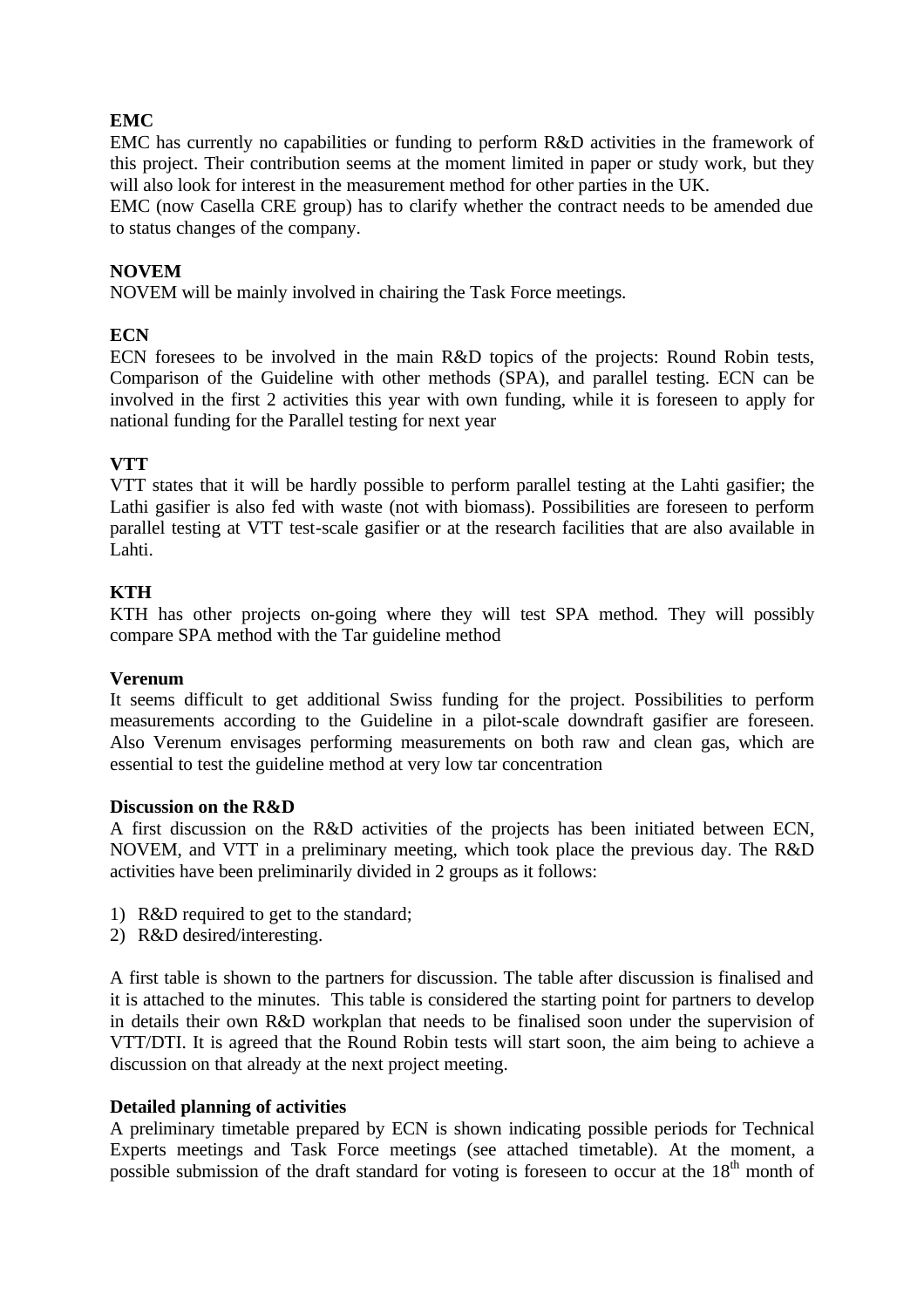the project. The R&D work has also to be finalised in the  $24<sup>th</sup>$  month of the project. Being aware of the numerous procedural steps of for an EN standard, it seems at the moment hardly possible to go for a classical drafting procedure of the EN Standard. More realistic options to arrive at a Standard before the completion of the project are either issuing an EN standard by a UAP or issuing a TS. It was agreed between the project participants, that a decision about which procedural way to follow for the standardisation would be taken in a later stage of the project (most likely during the next Technical Experts meeting, meaning 1<sup>st</sup> TF meeting). In a time period of 4 months it is possible to issue the formal call for participation at the BT/TF 143 and have the first formal BT/TF 143 meeting.

It is agreed that next project meeting (TE meeting) and 1<sup>st</sup> formal TF 143 meeting will be held in Helsinki, on the  $12^{th}$ -13<sup>th</sup> June 2003. One possibility will be to hold a Technical Expert meeting/Working Group meeting in Rome, May 2004, in coincidence with the  $2<sup>nd</sup>$  World Biomass Conference.

# **List of action points**

•Finalise the list of the experts and national representatives to be contacted to join the Working Group (**NOVEM, ECN, other partners**) –2 weeks

• Issue formal call for participation at the CEN-Working Group (**NEN**)- asap

• Write to experts and national Representatives to answer to the call for participation (**ECN**, **NOVEM**) -1 month

- Comparison of different templates for the Standard (**ECN**) asap
- Preparation of the 1st Version of the Draft Standard/Technical report (**NOVEM**)- 3 months

• Preparation of a plan for Round Robin tests with synthetic compounds and real samples (**VTT, DTI**)

• Evaluation of single R&D activities plan (**each partner**)- 1 month time

•Definition and finalisation of an overall R&D project plan (**VTT, DTI, ECN keeps track**)- 2 months

- Send the final report of the Tar Guideline project to all the project participants (**ECN**)- asap
- Minutes of the project KOM to all partners (**ECN**)- 2 weeks

• Put the resolution for the voting on the CEN Working Program (**NEN**)- to be done at a later stage

# **Other Deliverables of the project for the next period**

Month 4 (march 2003) Input to and discussion on the BioEnergy and the Gasification mailing list (**ECN**)

### Month 6- (june 2003)

- Minutes of National Meeting (**NEN**)
- Minutes of First Working Group Meeting (**NEN**)
- Updated inventory of R&D requirements for optimisation & evaluation of the draft Standard (**VTT**).
- A Web Site presenting the draft Standard and the "Updated inventory of R&D requirements" (**BTG**)